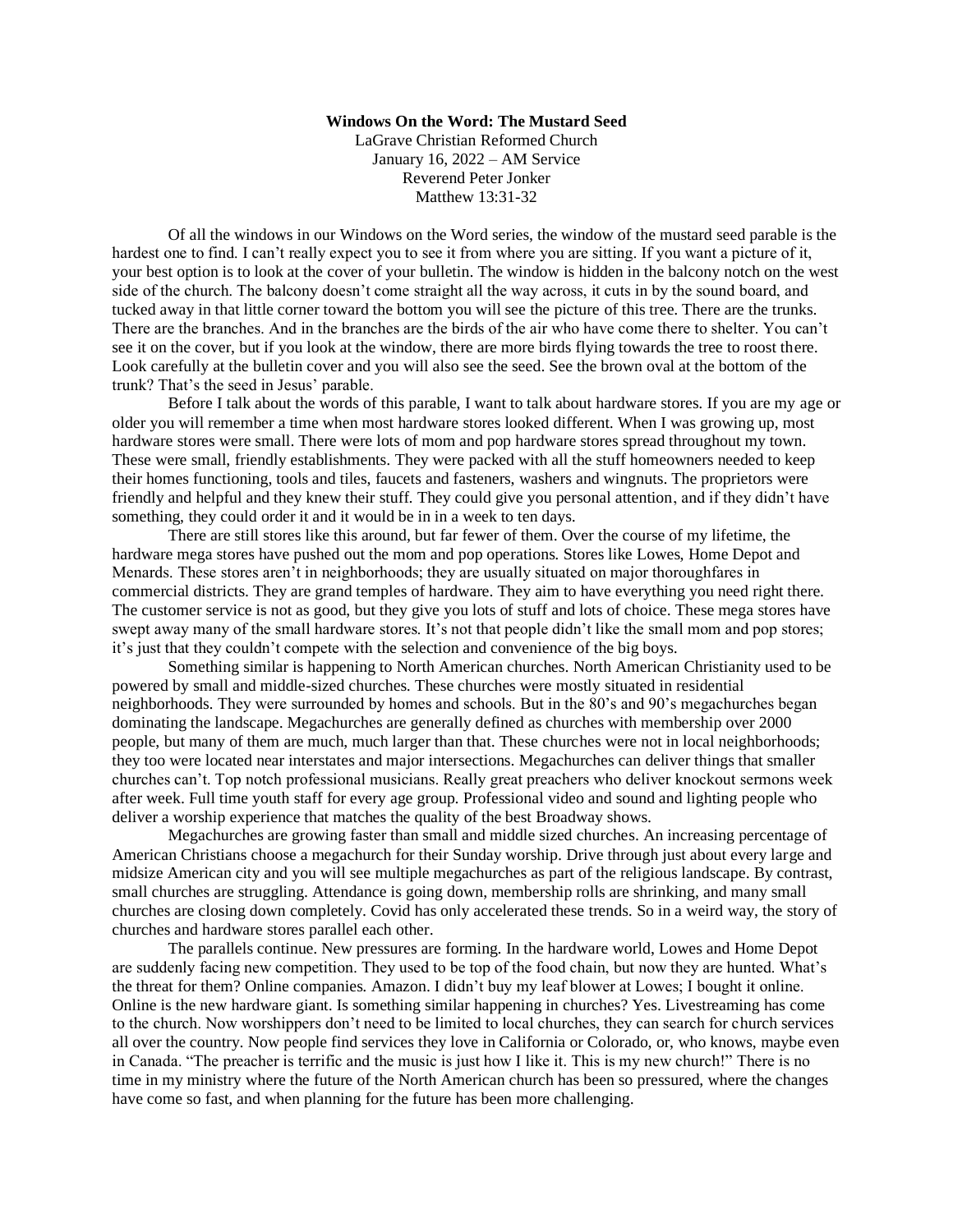All this came to mind when I dug into the parable of the mustard seed this week. This parable is situated in the middle of a whole chapter full of Jesus' teaching. Throughout this teaching Jesus is trying to teach us the basics of the kingdom. Seven times in this chapter alone, Jesus starts to tell a parable by saying, "The Kingdom of heaven is like." As church people we are learning to live as citizens of his kingdom. In Matthew 13, Jesus is helping us do that. Jesus can help us figure out the heart of our work in these confusing times.

So, seven times he says, "the Kingdom of heaven is like." It's kind of grand beginning, isn't it? It's a little like, "Ladies and gentlemen I am going to reveal to you the kingdom of the living God! This kingdom is ruled by the King of kings himself! All other powers of this world must finally yield to this kingdom! I will now pull back the golden curtain and you will see its majesty!" With such an introduction, what do you expect to see? You expect maybe something like St. Peter's Cathedral in Rome on Easter morning, packed with worshippers, glorious music filling the church. Or maybe you expect to see one of those megachurches, packed with 10,000 beaming worshippers, 10,000 hands raised in praise. Or maybe, since Jesus talks about the Kingdom of *heaven*, you expect a heavenly scene: rank upon rank of angels, the rider on the white horse leading them all into battle. Forward into battle, see his banners roll.

Instead, when Jesus pulls back the curtain, we see…a tiny mustard seed. Jesus says, 'if you want to know where to see God at work, if you want to know how God works through his people, look at this seed, and look at the tree that grows from this tiny seed.' How does this parable help center us during these confusing times? Two ways. We can learn something about the essence of the church by looking at the seed, and by looking at the tree that comes from the seed. Let's start with the tree.

When we look at the tree we see that the ways of the kingdom are pretty plain. The mustard tree as you find it in Israel is not a particularly attractive plant. There are lots of trees and plants that can grab your attention. A rhododendron bush in full bloom in the spring. It's like a like an explosion of color. You drive by and say, 'wow!' A maple tree at peak color in the Michigan fall. Vivid reds and yellows, sometimes with a tinge of green still on the leaf – people literally drive hundreds of miles to see them. No one will ever say 'wow' about a mustard tree. It's pretty scrubby. It doesn't look like the tree on the front of your bulletin. It's more of a cross between a bush and a tree. At best, it gets 12 feet high. There are no graceful branches; it's braches and leaves are very dense and tangled. So it's not a beautiful tree. Go online and look at the pictures – the real pictures not the romanticized ones – it's scrubby. But don't be fooled by its plain appearance. It's a source of real flourishing. Its roots prevent soil erosion. The density of its branches provides good shade from the hot Judean sun. And it's a fabulous place for a bird to perch or make a nest. Those dense branches provide protection and shade for the hatchlings. This very common looking plant is full of goodness.

So it is with the church and the work of the kingdom. LaGrave has a lot of things that are beautiful and do make people stop and say 'wow.' We have beautiful stained glass windows and soaring spires. We have beautiful music. Organ postludes that you can feel in your chest. Beautiful choral music. On Easter morning the congregational singing shakes the rafters. But Jesus reminds us that the heart kingdom work is plain and scrubby.

We had a four-hour council and elders meeting on Monday. It was not pretty, but it was good. We spent the first 2 and a half hours wrestling with the business of the church, and then in elders meeting we heard reports from all our visiting teams. That took a while because all the elders had been delivering poinsettias over the Christmas season. We deliver those plants to all the widows and widowers who want them. I'll bet there were close to a hundred plants delivered. And many of those deliveries included a time of coffee and conversation and prayer. In addition to the poinsettias, there were all the other regular visits and contracts that the visiting teams made. Hospital visits, house visits, phone calls. Most of these visits are as ordinary as can be. "I delivered a poinsettia to Mrs. Vandersma. I had to ring the doorbell a couple of times and I was worried the poinsettia would freeze, but I got in. We talked for about ten minutes and she told me about her kids. She might have a knee replacement this summer she doesn't know yet. I promised to pray for her."

As pastoral encounters go, that's pretty ordinary stuff. It's no rhododendron bush, it's a mustard tree of a visit. But on Monday night we heard about dozens and dozens of those kinds of visits. When it was all done, we said to each other this is such good kingdom work. Each visit was pretty ordinary, but together you had a sense that God was doing a great work, the grace of God was watering the tree! To change the metaphor, the scrubby little bush was burning with the presence of God. And that stuff is the heart of the church. I love our building, but if we didn't have this building the church could still function. I love our organ, but if we